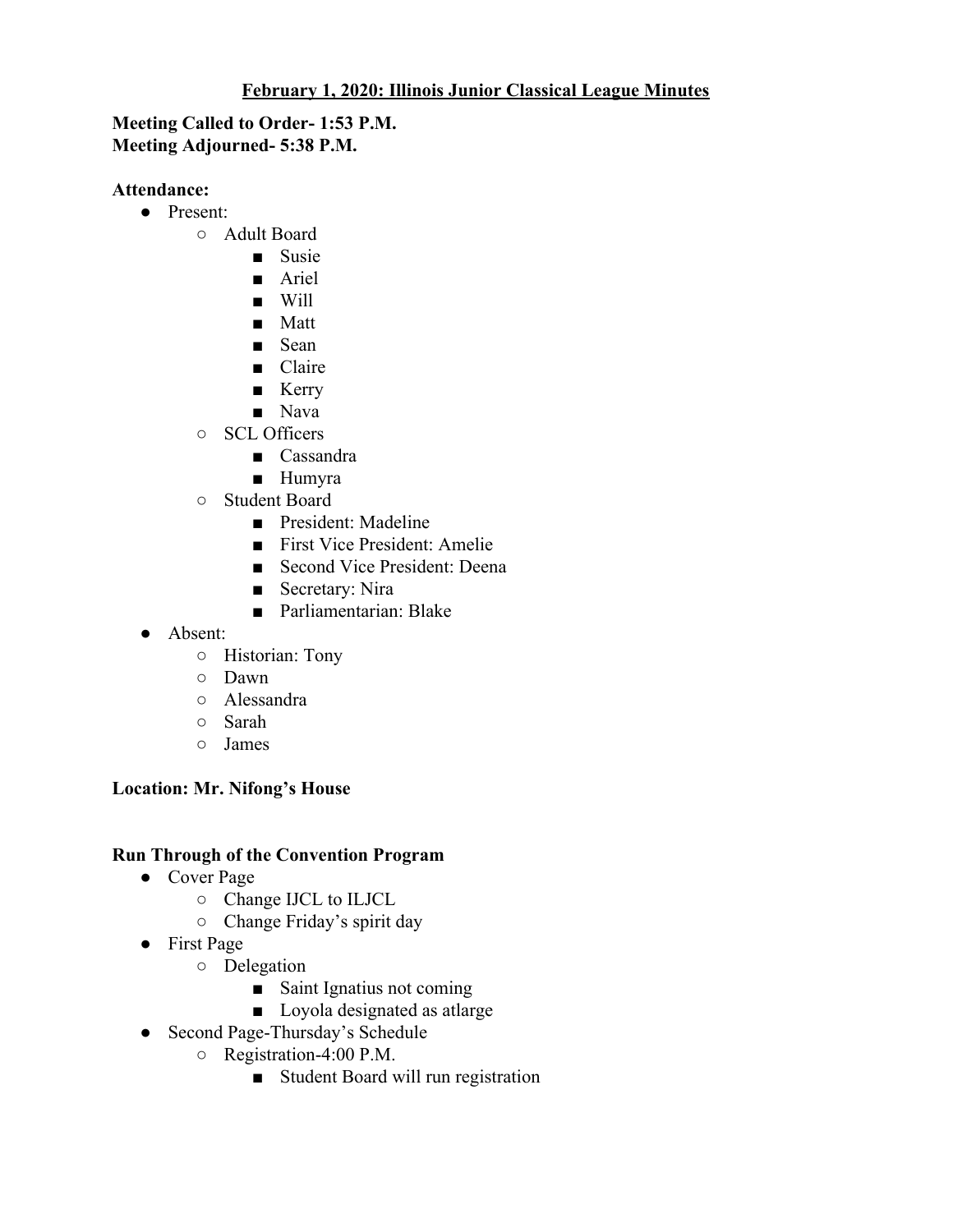- If big delegations haven't arrived by 6:45 P.M., check in with Dr. Lefebrve
- Claire and Susie will check in with Chaperones
- First GA-7:30 P.M.
	- Convention Rules: Nava
	- Introduce Officers: Nifong
	- Cut out Auspices
	- Deena will make an announcement about the Service Projects
	- Have SCL announce Coin Wars
		- Coins positive, dollars negative
		- SCLers will come up with a punishment
		- Money will go to ILJCL Scholarship Fund
	- Announce Friendly Hand of JCL form
- Testing-8:15 P.M.
	- Reading Comp+Art/Architecture
		- Reevaluate the tests
	- Teacher's will proctor first half while chaperones will do the other
- Activities After Testing-9:45 P.M.
	- Students will receive buttons for attending an event
	- Check inventory for projectors
	- Nominations Committee
		- Blake and Nira will run it
		- Every position except CoCo not filled
		- Discuss the Amendments
	- Confirm Kenwood's dance
	- Ludi Certamen
		- SCLers will run it
		- Informal, fun, and light
		- Two different levels with three rounds per level
	- Service Projects: Kenwood and Deena
		- Strike the service project from Colloquia 2
		- How many service projects? Names?
			- Collect any type of toiletry
			- Clarify dog toys
			- Thousand Paper Cranes
				- Need a paper cutter
					- Use old recycled paper
						- Ask schools to bring paper as it will count as spirit points
		- Project the service projects on Slideshow
	- Change the Team Building to Socii et Sedale
		- Claire and Amelie will run it
		- Kind of like Diversity Mixer with team building activities
			- Use the Venn Diagram activity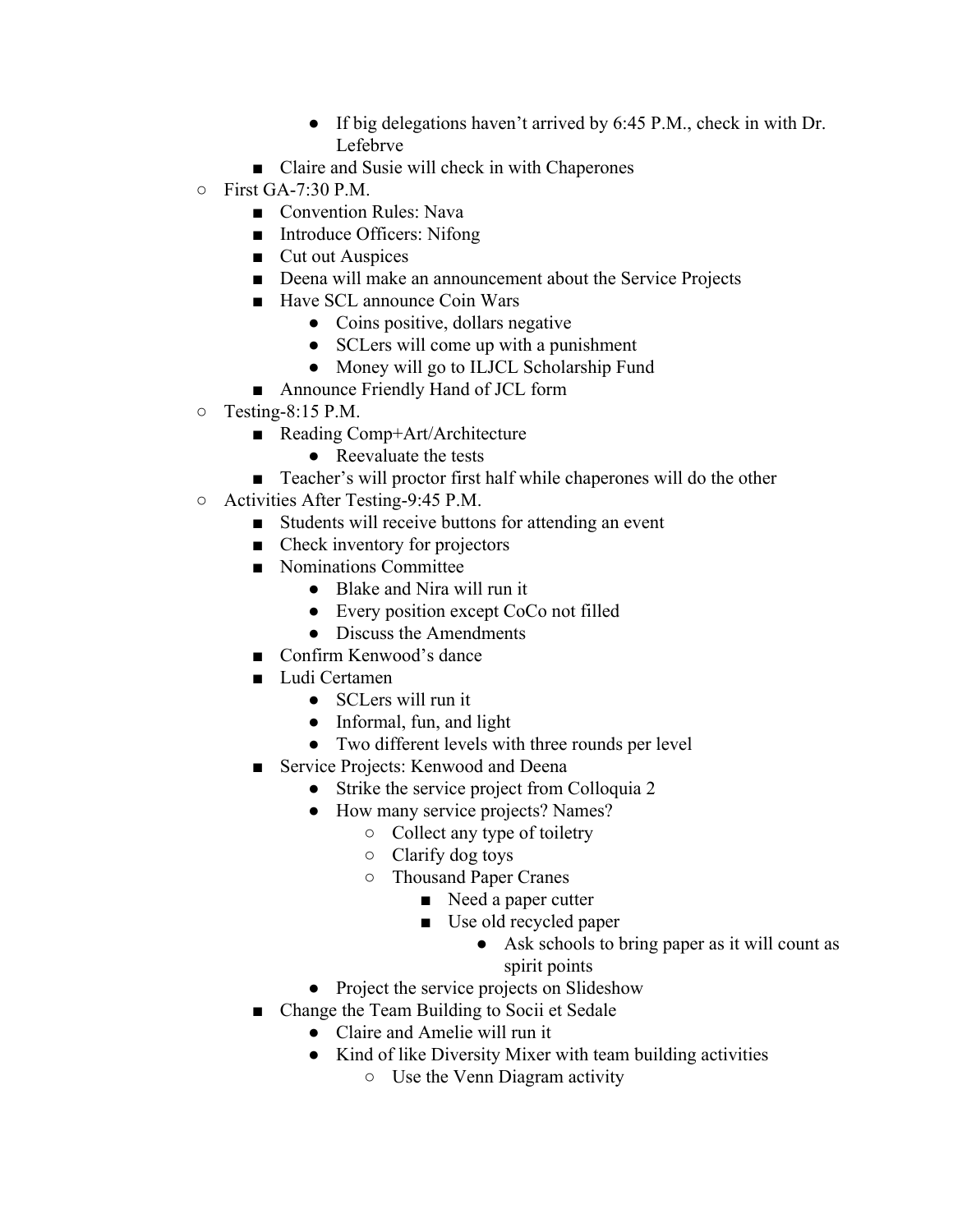- Contact NJCL Board for details in their goals with the Diversity Mixer
- Allows for students meet with other delegations
- $\blacksquare$  Fellowship-11:15 P.M.
	- Have students choose their preference colloquia activities
- Third Page-Friday's Schedule
	- Breakfast-7:00 A.M.
		- We're adding eggs
	- Art Registration-7:00 A.M.
		- SCLers
		- Nava
		- Sarah
	- $\circ$  Second GA-9:00 A.M.
		- Cut out opening and closing remarks
		- Do a program to allow for attendees to get to know the board
			- Make a video
		- Make announcement that Bolchazy-Carducci Publishers is coming
	- Coloring Contest and Impromptu Art-9:45 A.M.
		- SCLers will handle
	- $\circ$  Myth Bingo-9:45 A.M.
		- Check with Dawn
	- Certamen-9:45 A.M.
		- Gather the questions
		- Get the Aurelia passage
	- Bazaar-12:00 P.M.
		- Student Board's responsibility
		- Let other schools join
	- $\circ$  Third GA-1:00 P.M.
		- Cancel opening remarks
- Fifth-Sixth Pages-Colloquia Sessions
	- Powerpoint during first GA explaining the sessions
	- Need people to run
		- Colloquia Session 3: Learn to Write Ancient languages
- Eighth Page-Friday's Schedule Continued
	- Activities After Testing Session-1:45 P.M.
		- Encourage students to view the art
	- Open Forum Assembly and Candidates' Speeches-4:45 P.M.
		- Come to resolution on the amendments
		- All board members required to be there
		- Dr. Lefebvre will also attend
	- Talent Show Tryouts-4:45 P.M.
		- SCLers will run it
	- Roman Banquet-7:30 P.M.
		- Have Cassandra create an agenda for future purposes